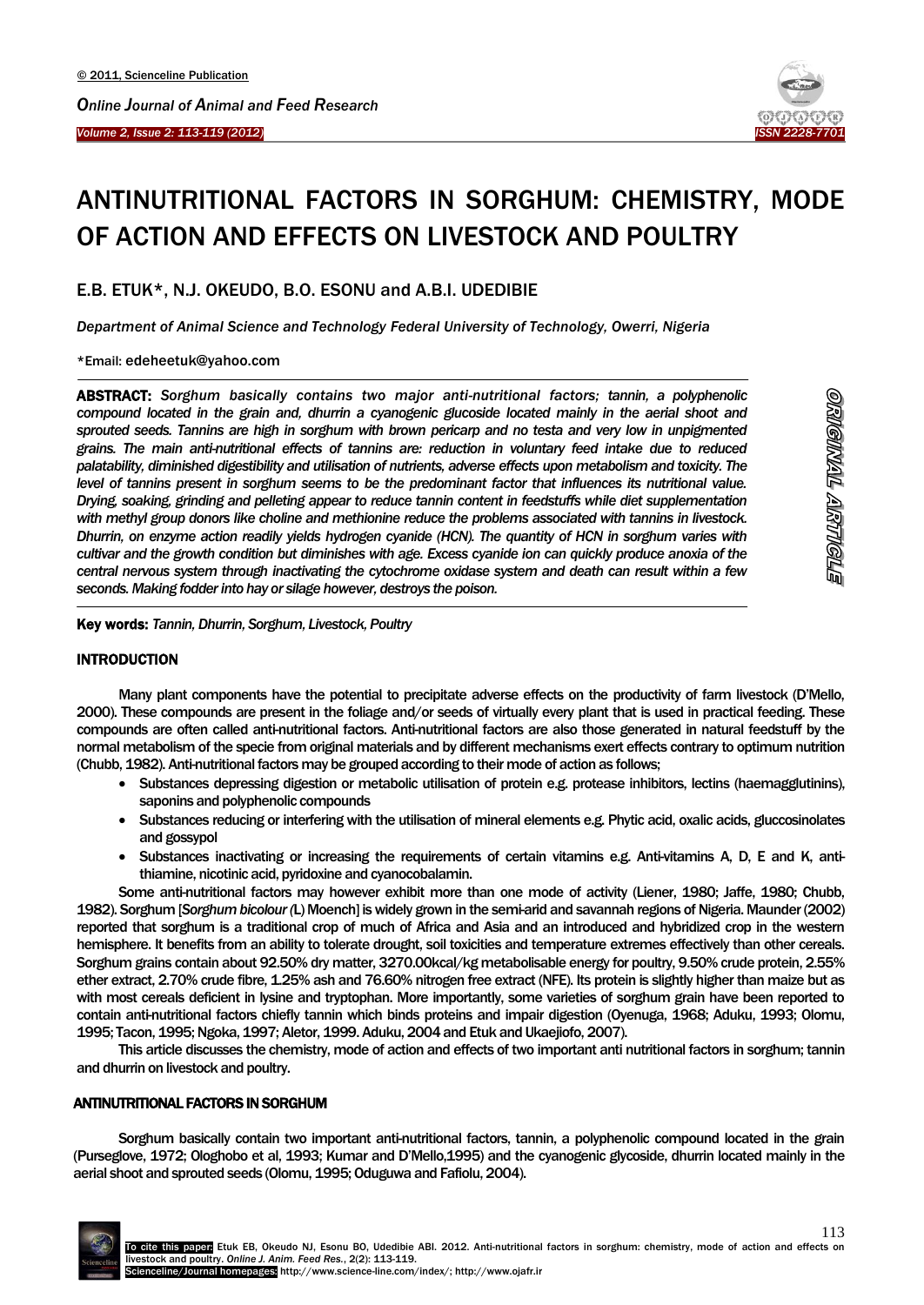#### TANNIN: CHEMISTRY, DISTRIBUTION AND MODE OF ACTION

#### **Chemistry**

Tannins are water soluble polyphenolic heterogeneous compounds having molecular weight in excess of 5000 daltons and the ability to precipitate gelatine and other proteins from aqueous solution (de Lumen and Salamat, 1980; Singleton and Kratzer, 1973; Kumar and D'Mello, 1995). Tannins are generally considered to consist of polyphenolic systems of two types: the hydrolysable tannins (HT) (pyrogallol class), with esters of glucose and acids such as chebulic, ellagic, gallic and m-digallic and the condensed tannins (CT) (catechol tannins), based on leuco-anthocyanidin and like substances (Etherington and Roberts, 1982; Kumar and D'Mello, 1995). The pyrogallol tannins are readily hydrolysed by acids, bases and enzymes. Tannic acid, a gallotannin is a well known member of the group and contains 8-10 moles of gallic acid per mole of glucose (Fig.1). The commercial tannic acid has a chemical formula of C<sub>76</sub>H<sub>52</sub>O<sub>46</sub> though it contains a mixture of related compounds. Ellagitannins is another HT group member (Merck Index, 1976; Salunkhae et al, 1990; Kumar and D'Mello, 1995). HT is abundant in leaves, fruits, pods and galls of dicotyledons but not detected in monocotyledons (Lewis and Yamamoto, 1989). Condensed tannins are not hydrolysable and widespread, typically producing anthocyanidins on acid degradation. CT contains the familiar flavonoid skeleton, epicatechin and catechin linked together (Fig. 2). Flavan-3-ols and Flavan-3-4-diols linkages are commonly recognized (Porter, 1992; Salunkhae et al, 1990; Kumar and D'Mello, 1995). The pH has an effect on complex formation of tannin and protein. CT can react and form complexes by H-bonding with carbohydrates and proteins but at neutral pH form stronger bonds with proteins (McLeod, 1974). Condensed tannin in protein complex is stable and insoluble in the pH range of 3.5 – 7.0 but unstable and releases protein at pH of < 3.0 and >8.0 (Jones and Mangan, 1977). CT are widespread in legume forages (D'Mello, 1995) and sorghum (D'Mello, 2005).



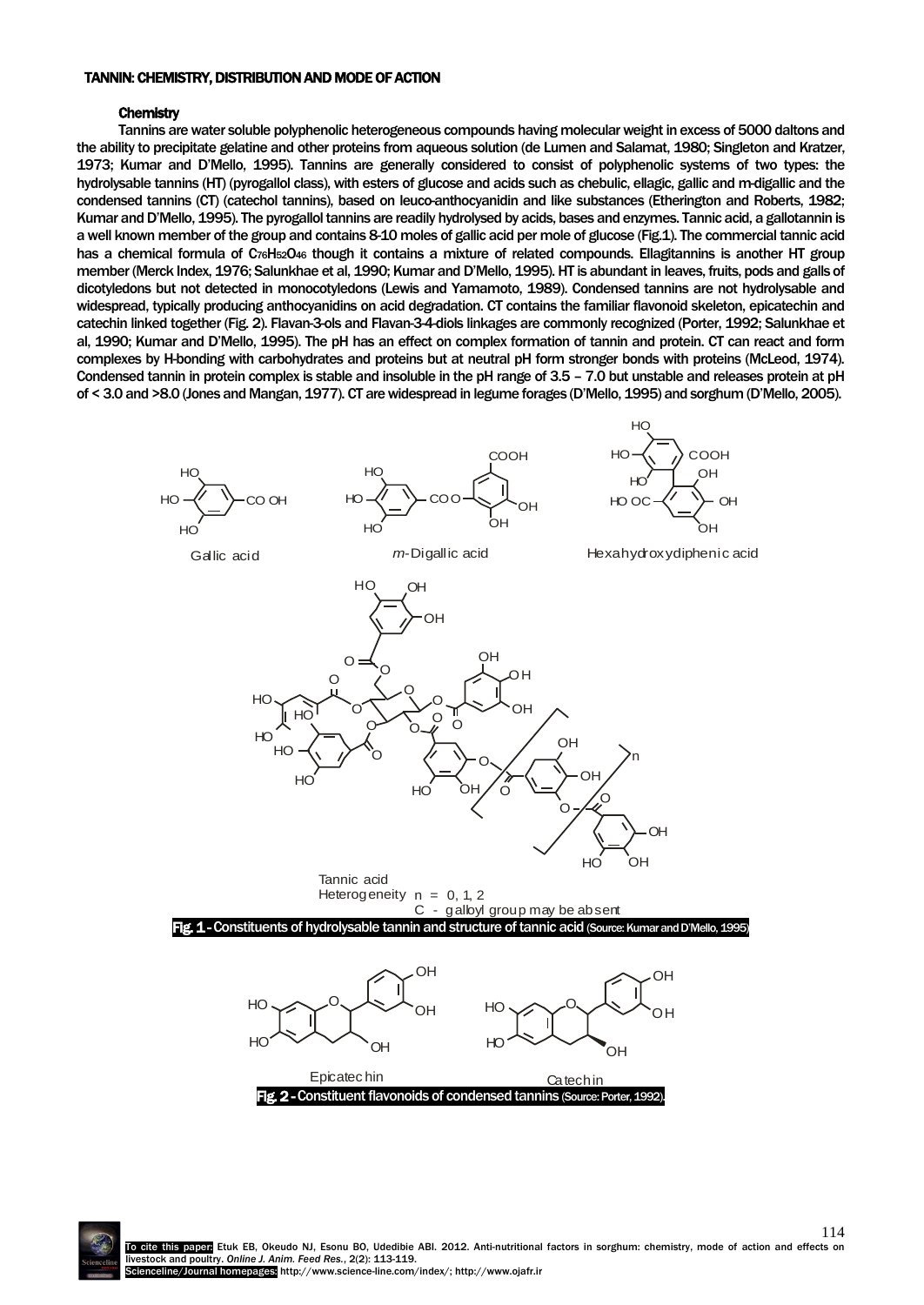### **Distribution**

Atteh (2002) reported that sorghum, especially the brown variety contains high levels of tannins and Purseglove (1972) opined that sorghum grain with testa contain tannins in varying proportion depending on variety, with certain strains containing up to 5%. It has been reported (Aningi et al*.*, 1998) that polyphenols are high in sorghum with brown pericarp and no testa and very low in unpigmented grains. This characteristic has been utilised to develop sorghum varieties and hybrids to deter birds (Carter et al*.*, 1989) because they are less palatable and tenacity of some bacteria is low (Schrägle and Müller, 1990). Etuk and Ukaejiofo (2007) reported 0.42% tannin content in brown coat coloured sorghum while Subramanian and Metta (2000) reported that the local Indian sorghum variety and ICSV 112 variety developed by ICRISAT and grown in India contain no tannins. 0.40% tannin was reported for samsorg 17, a variety previously coded (SSV) -3 (SK5912) and developed from local collections of Kaura through mutation breeding at the Institute of Agricultural Research (IAR), Samaru, Nigeria. ICSV 400, released by ICRISAT in 1996 recorded tannin value of 0.69% (IAR, 1995; NCGRB, 2004, Etuk, 2008). Red sorghum on the other hand contains about 23g/kg tannins which when reconstituted reduced to 16g/kg (Kumar et al*.*, 2007).

Tannins are also found in soybean, sunflower seeds, faba beans and alfalfa and in browse plants like *Daniella oliveri*  (Osakwe et al*.*, 2004), sunflower seeds, *Leuceana leucocephala*, *Sesbania grandiflora, Acacia salicina* (Norton, 1994; D'Mello, 1995; Kumar and D'Mello, 1995). Drying, soaking, grinding and pelleting has been reported to reduce tannin content in feedstuffs while diet supplementation with methyl group donors like choline and methionine reduce the problems associated with tannins in livestock (Singleton and Kratzer,1969; Atteh, 2002).

#### Mode of Action

Tannins reduce protein digestibility through the formation of complexes and the inhibition of activities of proteolytic enzymes in digestive secretions (Ahn et al*.*, 1989; Kumar and D'Mello, 1995; Grosjean et al*.*, 1999). The affinity of tannins for protein has been observed to increase with increase in molecular size of tannins. However tannins with extremely large molecular weight lose their affinity for protein and become insoluble (Kumar and Horigome, 1986). Proteins with high proline content impart an open structure which contains readily accessible sites for hydrogen bond formation with tannins (Hagerman, 1989). The polyphenols in brown sorghum may have a binding effect on minerals (Aningi et al*.,*1998).

Recent studies also revealed that polyphenols of the procyanidins (CT) have an antioxidant property (Corder, 2006) while tannic acid has anti-bacterial, anti-enzymatic and astringent property as well as constringing action upon mucous tissues. The ingestion of tannic acid causes constipation so it can be used to treat diarrhoea in the absence of inflammation (Phytolab, 2007).

# EFFECT OF TANNINS ON LIVESTOCK

Ruminants appear to be more tolerant of CT than non-ruminants though ingestion of hydrolysable tannins can cause death (Ahn et al., 1989 and Norton, 1994). Condensed tannins present in legumes and browse trees according to Osakwe et al. (2000) may result in tannin protein complex formation and inhibit microbial attack. Primary effects of impaired rumen function, depressed feed intake, wool growth and live weight gains have been reported in sheep fed diets containing CT (D'Mello, 2000; Salem et al., 2005). Others are reduced palatability and diminished digestibility (D'Mello, 1982; Ola et al*.*, 2005). Moderate levels of tannin (30 – 40g/kg legume dry matter) may however result in nutritional advantages in respect of increased bypass protein availability and bloat suppression in cattle (D'Mello, 2000). Feeding up to 30g/kg DM of wattle tannin extract nevertheless failed to show any improvement in protein status and therefore growth performance of goats to a considerable degree (Bengaly et al., 2007). Levels of CT above 60 – 100g/kg DM is considered to depress intake and growth (Bary and Duncan, 1984; van Hoven and Furstenburg, 1993). Feeding *Danielli oliveri* browse which contain 48g CT/kg DM to WAD sheep showed inhibitory effect on organic matter and detergent fibre digestibility (Osakwe, *et al.*, 2004). Tannin digestibility of 99.70% - 99.90% has been reported in goats fed *Tephrosia bracteoluta*which contains 0.40g of tannins (Ogungbesan et al*.*, 2006).

Plant protein degradation in the rumen and decreased rumen availability of sulphur, which then depress the digestibility of plant cell wall has been reported (Norton, 1994). It is also possible that there is inhibition of microbial enzymes in the rumen and decreased availability of plant proteins for digestion in the intestine (Kumar and Singh, 1984; Bary and Duncan, 1984; Makkar et al*.*, 1989). Binding of proteins to cell wall seem to be a factor in decreasing digestibility (Reed et al*.*, 1990) and Kemalak et al*.* (2004) observed a negative relationship between tannin content of leaves and in vitro dry matter digestibility. Also, tannins diminish permeability of the guts wall by reducing nutrient flow. It also affects availability of amino acid and thus utilisation of protein (Ronstango, 1972; Eggum and Christensen, 1974; Mijavilla et al*.*, 1977). Nevertheless, some ruminal microbes have been shown to possess the ability to metabolise tannins or at least remain active in a high tannin environment and may be used as inoculants to overcome detrimental effects of tannins in ruminants (Norton, 1994).

Increased levels of plasma growth hormones have been reported with increased intake of CT by sheep (Bary et al*.*, 1986). Limited evidence indicates that tannins may have blood sugar and cholesterol lowering effect on rats. Wildens et al*.* (2004) reported lowered blood urea nitrogen and increased creatinine by goats and sheep fed diets containing 5% CT/kg/ DM. No effect was, however, observed on PCV and anthelmintic activity.

Earlier, D'Mello (2000) reported that higher levels of tannins (100 – 120 CT/kg legume DM) reduced gastrointestinal parasitism in lambs. Components and level of tannins tend to exert varied influences on blood constituents. Decreased blood levels of urea nitrogen and creatinine in rats fed epicatechin 3 - 0 - gallate and procyanidin B - 2 3, 3'-di-o-gallate up to 10mg/kg body weight have been reported (Yokozawa et al*.*, 1991). However, 12.5mg of procyanidin C produced a significant increase in blood levels of urea nitrogen, creatinine and methylguanidine, a substance which accumulates in the blood with the progression of renal failures (Yokozawa et al*.*, 1997).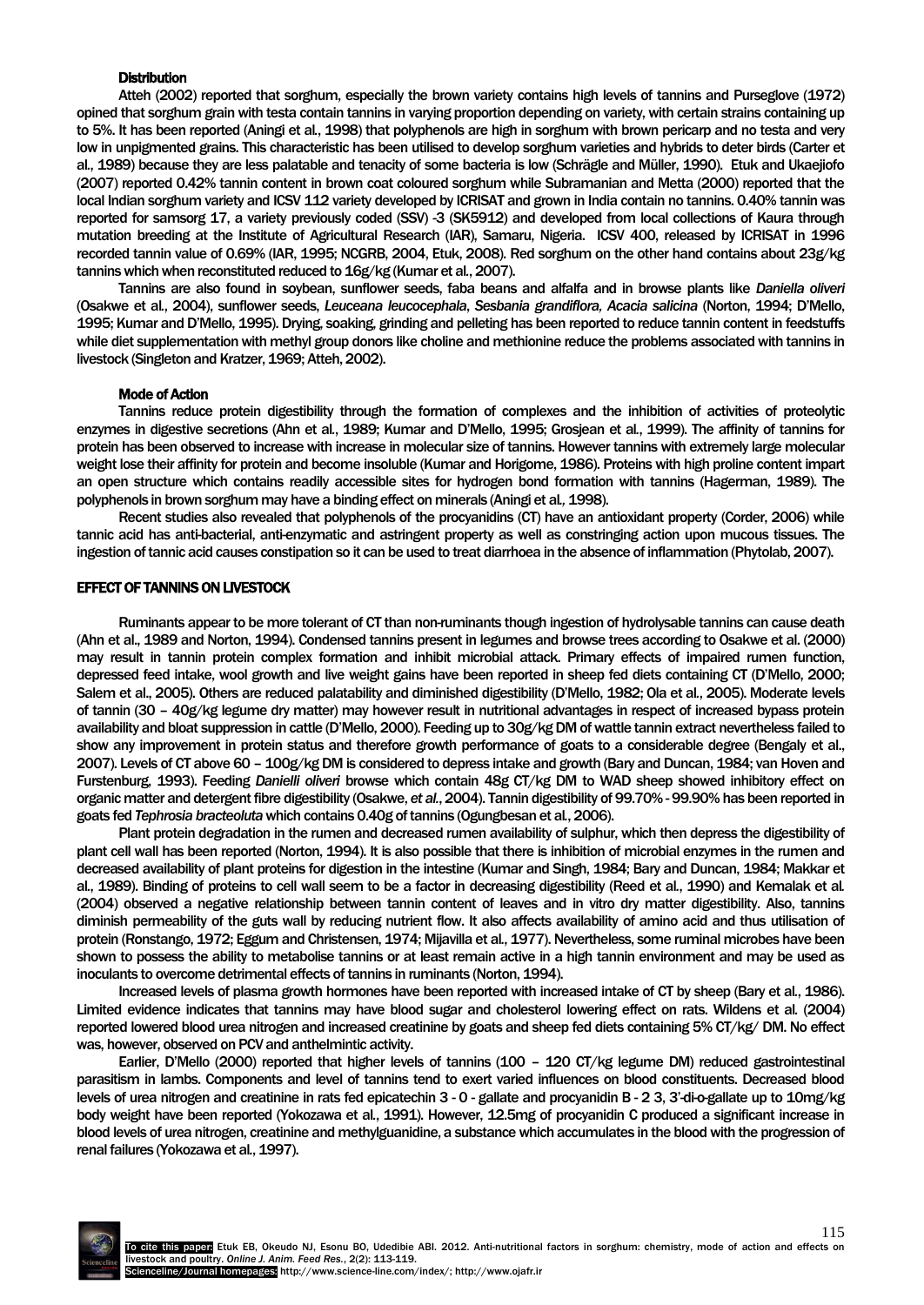#### EFFECT OF TANNINS ON POULTRY AND PIGS

The main anti-nutritional effects of tannins are: reduction in voluntary feed intake due to reduced palatability, diminished digestibility and utilisation of nutrients, adverse effects upon metabolism and toxicity (Kumar and D'Mello, 1995; Atteh, 2002; Ola et al*.,* 2005). These effects may be achieved via several mechanisms. Tannins exert inhibitory effect on a broad spectrum of digestive enzymes at several sites in the digestive tracts of poultry (Longstaff and McNab, 1991; Ahmed et al., 1991) and piglet (Jansman et al*.*, 1993). In a study with broiler chickens, Iji et al (2004) reported that ideal digestibility of energy, protein, arginine and leucine were reduced as dietary tannin level rose to 20g/kg diet and beyond while methionine and phenylalanine were only negatively affected at tannin levels of 25g/kg diet. Protein efficiency ratio (PER) and net protein ratio are negatively correlated with tannic acid (Oke et al*.*, 2004). Feed conversion efficiency increased with increasing level of tannin up to 15g/kg diet while pancreatic and jejenal enzymes activities were not affected. This suggests that a wider range of factors may be involved in regulating the effect of tannins on poultry (Iii et al., 2004).

Kumar et al. (2007) showed that tannin content of 16g/kg in red sorghum had no effect on nitrogen, calcium and phosphorus retention in broiler chickens. Similarly plasma albumin, globulin, protein, glucose, calcium, phosphorus, SGOT, SGTP and uric acid levels were not affected even at 100% replacement of maize with red sorghum. Mild histopathological changes in liver and kidney tissues as well as high cell mediated immune – response were, however, observed when raw red sorghum containing 23g tannins/kg were fed to the same group of broiler chickens. Elkins et al*.* (1978) reported that chickens fed high tannin sorghum developed leg abnormalities. Featherstone and Rogler (1975) showed that high tannin sorghum depressed growth in rats and chicken, which resulted from reduced protein and dry matter digestibility probably caused by interference of tannins with digestive action of trypsin and α-amylase either by binding the enzymes themselves or by combining with dietary protein to form indigestible complex. In laying birds, tannins decreased the rate of lay, adversely affect efficiency of feed utilisation and increase mortality (Rostangno et al*.*, 1973; Guillaume and Belec, 1977). The level of tannins present in sorghum seems to be the predominant factor that influences its nutritional value (Vilijoen, 1998). Polyethylene glycol (PEG) when used as a dietary supplement can improve the nutritional value of high tannin feedstuff (Hewitt and Ford, 1982) while malting increases the protein, soluble sugars and reduces the tannin content of sorghum (Barrett and Larkin, 1974; Wu and Wall, 1980; Kubiezek et al*.*, 1984). Boiling also reduces tannin content in taro cocoyam meals from 1.78mg/100g to 0.28mg/100g which resulted in negligible effect on carcass characteristics of broilers (Abdulrashid et al*.,*2007).

## DHURRIN

Dhurrin is a cyanogenic glucoside which on enzyme action readily yields hydrogen cyanide (HCN) (Fig. 3, 4); it is located mainly in the aerial shoot of sorghum plant (Olomu, 1995; D'Mello, 2000). Dhurrin contains glucose of β-hydroxy-benzaldehyde cyanohydrin. Linamarin and amygdalin are other cyanogenic glycoside found in cassava, linseed and almonds respectively. Linamarin contains the glucose of acetone cyanohydrin while amygdalin contains glucose of benzaldehyde cyanohydrin (Chubb, 1982). Many commonly consumed legumes are also reported to be cyanogenic (Seigler et al*.*, 1989). Cyanogenic glycosides when ingested and hydrolysed to free HCN cause cyanide toxicity (D'Mello, 1995). In Nigeria, HCN level of 15.18g/kg has been reported for malted sorghum sprouts (Oduguwa and Fafiolu, 2004).

Ruminants are more susceptible to HCN poisoning than horses and pigs but sheep appear less susceptible than cattle (Chubb, 1982). Hydrogen cyanide causes dysfunction of the central nervous system, respiratory failure and cardiac arrest. Metabolisable energy values for poultry tend to be lower in untreated cassava root presumably because of its cyanogenic potential (Keller, 1984; Tanner et al*.*, 1990; D'Mello, 2000 and D'Mello 2005). The quantity of HCN in sorghum varies with cultivar and the growth condition but diminishes with age. Making fodder into hay or silage destroys the poison (Purseglove, 1972). Excess cyanide ion can quickly produce anoxia of the central nervous system through inactivating the cytochrome oxidase system and death can result within a few seconds (Chubb, 1982). Cyanide intake of up to 75.96mg/100g reduces apparent nutrient digestibility of broilers. Goats can also tolerate and degrade forage secondary metabolites below injury threshold (Ogungbesan et al*.*, 2006). As brollers. Goats can also tolerate and degrade forage secondary metabolites below injury threshold (Ugungbesan et al., 2006). As little as 0.5g HCN is sufficient to kill a cow and more than 750ppm is regarded as dangerous has also been reported as a result of cyanogens (Tanner et al*.,*1990).



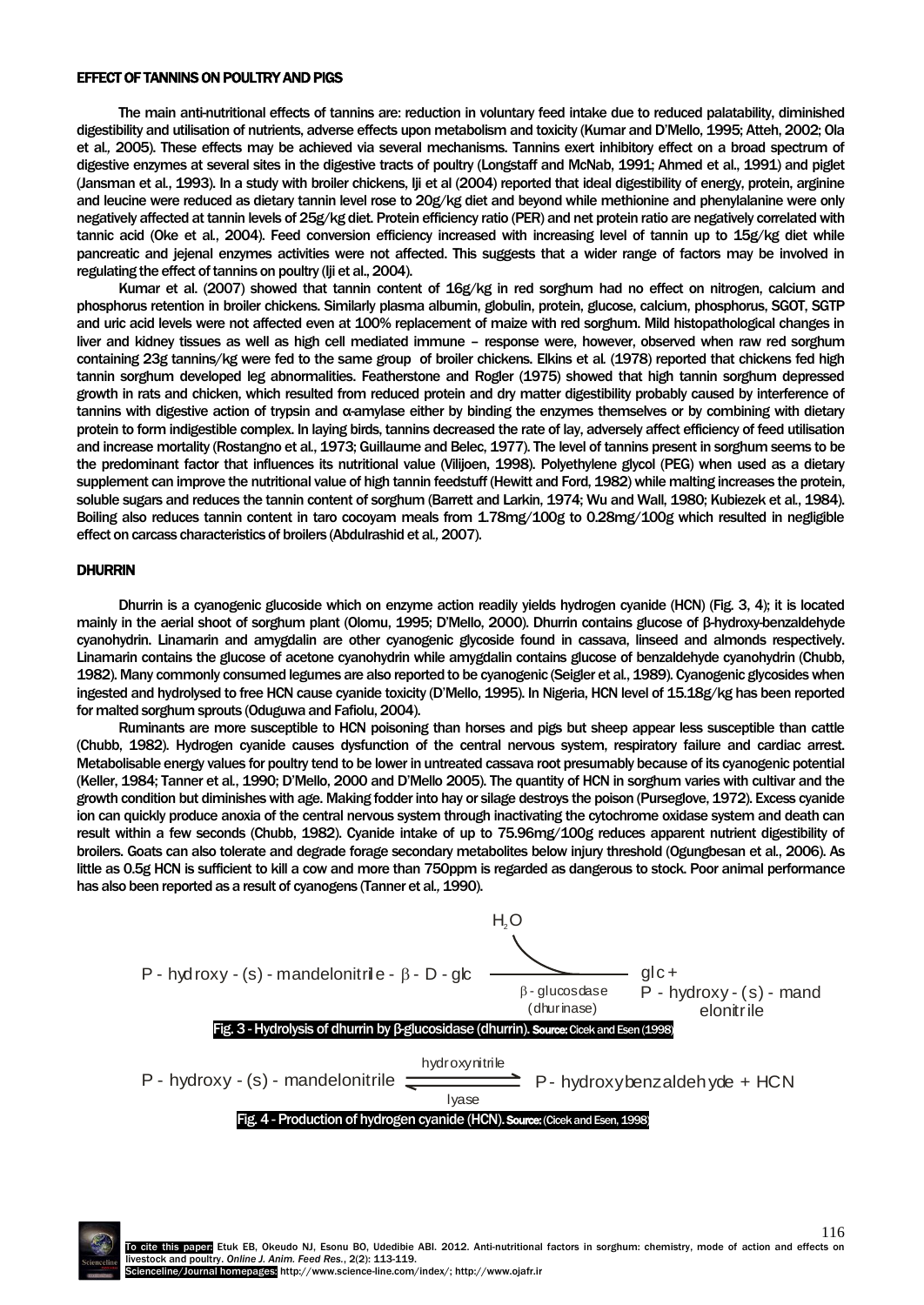# **CONCLUSION**

It would appear that the level of the anti-nutrients; tannin and dhurrin in sorghum and indeed other plant materials is a major determinant of the recognised effects on livestock and poultry. Similarly, the development of new varieties, age and processing seems to have an ameliorating effect on the content and intensity of toxicity of these anti nutritional factors in sorghum.

# **REFERENCES**

- Abdulrashid M, Agwunobi LN, Jokthan GE and Abdul SB (2007). Carcass Quality Characteristics of Broiler Finishers fed Taro (*Colocasia esculenta*) Cocoyam Meal. Proceedings of the 32nd Annual Conference of the Nigerian Society for Animal Production. March 18 – 21, 2007, University of Calabar, Calabar, pp. 457 – 459.
- Aduku AO (1993). Tropical Feedstuff Analysis Table. Department of Animal Science, Faculty of Agriculture, Ahmadu Bello University, Samaru, Zaria, Nigeria.
- Aduku AO (2004). Animal Nutrition in the Tropics. Feeds and Feeding, Pasture Management, Monogastric and Ruminant Nutrition, Dascon Computers and Business Bureau, Zaria, pp. 17 -18.
- Ahn JH, Robertson BM, Elliot R, Gutteridge RC and Ford CS (1989). Quality Assessment of Tropical Browse Legumes: Tannin Content and Protein Degradation. Animal Feed Science and Technology, 27: 147 – 156.
- Aletor VA (1999). Anti-Nutritional Factors as Nature's Paradox in Food and Nutrition Securities. 15th Inaugural Lecture Delivered on August 12 at Federal University of Technology, Akure, Nigeria.
- Aningi KG, Ologun AG, Alokan A, Adekola, AT and Aletor VA (1998). Effect of Replacing Dried Brewers' Grains with Sorghum Rootlets in Growth, Nutrient Utilisation and Some Blood Constituents in Rats. Animal Feed Science. Technology, 71: 185 – 190.
- Atteh JO (2002). Principles and Practice of Livestock Feed Manufacturing. Aldek Printers, Ilorin, Nigeria pp.10 30.
- Barrett MA and Larkin PJ (1974). Milk Production in the Tropics. Oxford University Press, London, pp. 55 57.
- Bary TN and Duncan SJ (1984). The Role of Condensed Tannin in the Nutritional Value of *Lotus peduncalatus* for Sheep. I: Voluntary Intake. Journal of Association of Official Analytical Chemists, 65: 496 - 497.
- Bary TN, Allsop TF and Redekopp C (1986). The Role of Condensed Tannin (CT) in the Nutritional Value of *Lotus pedunculatus* I: Effect on the Endocrine Systems and Adipose Tissue Metabolism. British Journal of Nutrition, 56: 607 – 614.
- Bengaly K, Mhlongo S and Nsahlai IV (2007). The Effect of Wattle Tannin on Intake, Digestibility, Nitrogen Retention and Growth Performance of Goats in South Africa. Livestock Research for Rural Development. Volume 19*,* Article #50*.* Retrieved August 12, 2007, from http://www.cipav.org.colrrd/ lrrd19/4/beng19050.htm.
- Carter PR, Hicks DR, Opinga EC, Dou JD, Bundy RG, Schuler RT and Holness BJ (1989). Milo. Co-operative Extension Services. University of Wisconsin – Madison.
- Chubb IG (1982). Anti-nutritional Factors in Animal Feedstuff. In: Studies in the Agricultural and Food Sciences. Heresign, W. (ed.). Butterworths, London, pp. 21 – 37
- Cicek M and Esen A (1998). Structure and Expression of a Dhurinase (β-Glucosidase) from Sorghum. Plant Physiology, 116: 1469 – 1478.
- Corder R (2006). Tannins in Some European Reds have Greater Protective Effects on Heart than Other Red Wines. Nature Online Advance Edition. News Release, Queen Mary University of London. Retrieved on 05/06/07 at http://www.cbsnews.com/stories/2006/11/29/health/ webind/main2215429.html.
- D'Mello JPF (1982). Toxic Factors in some Tropical Legumes. World Review of Animal Production October December, xviii (4): 41 – 46.
- D'Mello JPF (2000). Anti-nutritional Factors and Mycotoxins. In: Farm Animal Metabolism and Nutrition, JPF D'Mello (ed.). CAB International, Wallingford, UK, pp. 383 – 403.
- D'Mello JPF (2005). Plant Toxins. In: Contaminants and Toxins in Animal Feeds. Retrieved on July 6, 2007 from http://www.fao.org/DOCREP/ARTICLE/AGRIPPA/ X9500E04.HTM. Pp. 1 of 3.
- De Lumen BO and Salamat LA (1980). Trypsin Inhibitor Activity in Winged Bean (*Psophocarpus tetragnolobus*) and the Possible Role of Tannins. Journal of Agriculture and Food Chemistry, 28: 533 – 536.
- Eggum BO and Christensen KD (1974). Inbreeding for Seed Protein Improvement Using Nuclear Technique. IAEA, Vienna, Pp. 135
- Elkins RG, Featherstone WR and Rogler JC (1978). Investigations of Leg Abnormalities in Chick Consuming High Tannin Sorghum Grain Diet. Poultry Science, 57: 757 – 762.
- Etherington D and Roberts MT (1982). Vegetable Tannins. Dictionary of Descriptive Terminology. Book Binding and Conservation Books. Retrieved on 01/06/07 from http://palim psest.standford.edu/don/dt/dt3686.html.
- Etuk EB and Ukaejiofo UR (2007). Tannin Content and Dietary Effects of Brown Coat Coloured Sorghum on the Performance of Young Local Turkey. Animal Production Research Advances, 3(2): 86 - 90.
- Etuk EB (2008). Nutrient Composition and Feeding Value of Sorghum in Turkey. PhD. Thesis. Federal University of Technology, Owerri, Nigeria.
- Featherstone WR and Rogler JC (1975). Influence of Tannins on the Utilisation of Sorghum Grain by Rats and Chicks. Nutrition Report International, 11: 491 - 497.

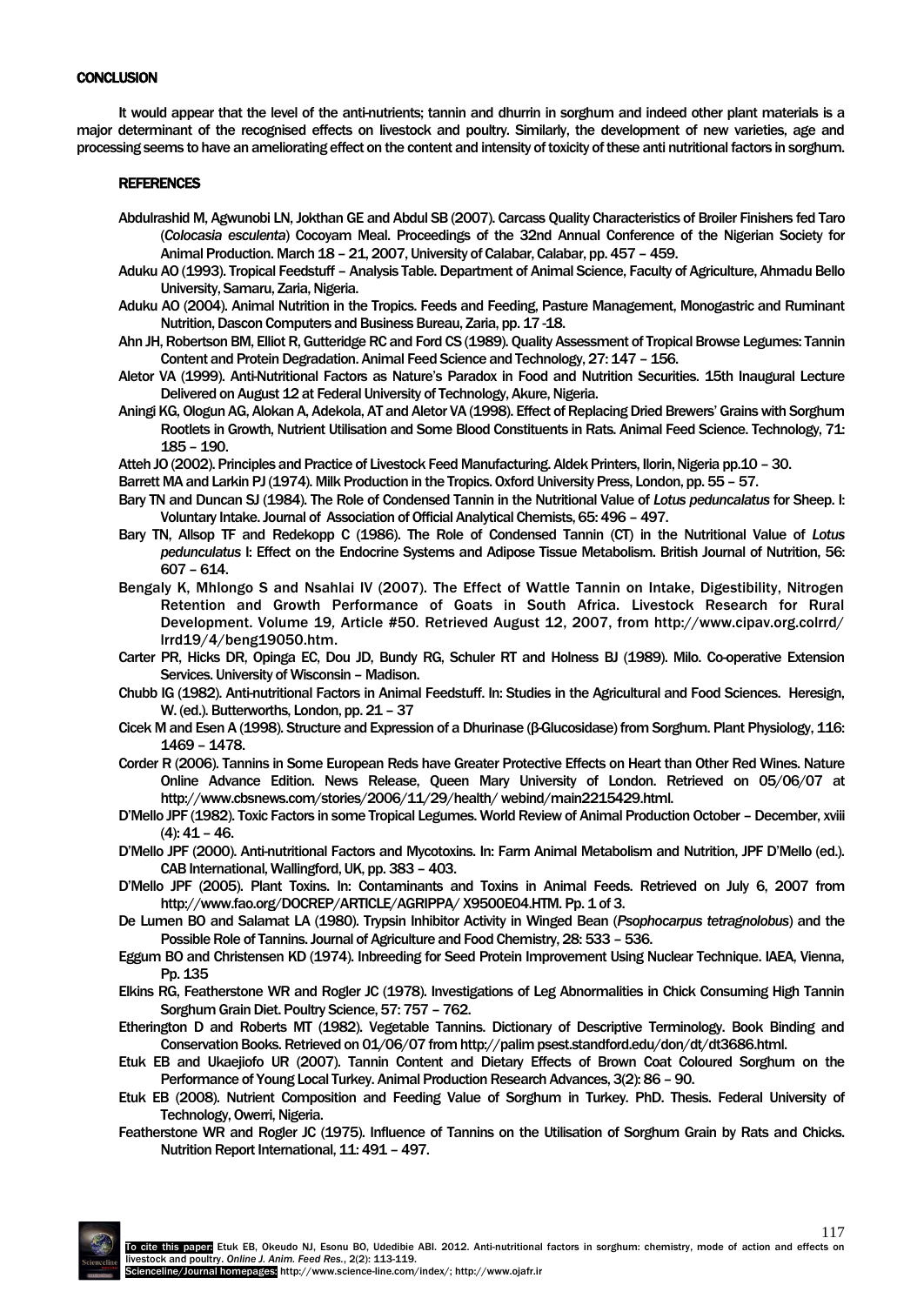- Grosjean F, Barrier-Guillot B, Bastranelli D, Rudeaux F, Bourdillion A and Payronnet C (1999). Feeding Value of Three Categories of Pea (*Pisum sativum* L.) for Poultry. Animal Science, 69: 591 – 599.
- Guillaume J and Belec R (1977). Use of Field Beans. (*Vicia faba* L.) in Diets for Laying Hens. British Poultry Science, 18: 573.
- Hagerman AE (1989). Chemistry of Tannin-Protein Complexation. In: *Chemistry* and Significance of Condensed Tannins*.* Hemingway, R. W. and Karchesy, J. J. (eds).Plennum Press, New York, pp. 323 – 334.
- Hewitt D and Ford JE (1982). Influence of Tannins on the Nutritional Quality of Food Grains. Proceedings of the Nutrition Society, 41: 7 – 17.
- IAR (1995). Code and Description of Crop Varieties Released by Institute of Agricultural Research, Ahmadu Bello University, Samaru, Federal Ministry of Science and Technology, Abuja, pp. 14 – 15.
- Iji PA, Khumalo K, Slippers S and Gous RM (2004). Intestinal Function and Body Growth of Broiler Chickens on Maize-based Diets Supplemented with Mimosa Tannins and a Microbial Enzyme. Journal of Science, Food and Agriculture, 84 (12): 1451 – 1458.
- Jansman AJM, Verstegen MWA and Huisman J (1993). Effects of Dietary Inclusion of Hull of Faba Beans (*Vicia faba* L) with Low and High Content of Condensed Tannins on Digestion and Some Physiological Parameters in Piglets. Animal Feed Science and Technology, 43: 239 – 257.
- Jones WT and Mangan JC (1977). Complexes of Condensed Tannins of Sainfoin (*Onobrychris vicifolia* scop) with Fraction I. Leaf Protein and with Submaxillay Mucoprotein and their Reversal by Glycol and pH. Journal of Science, Food and Agriculture, 28: 126 – 136.
- Kamalak A, Filho JMP, Canbolat O, Gurbuz Y, Ozau O and Ozkan O (2004). Chemical Composition and its Relationship to In vitro Dry Matter Digestibility of Several Tannin-Containing Trees and Shrub Leaves. Livestock Research for Rural Development, 16 (14). Retrieved on 01/06/07 from http://www.cipav.org.co/lrrd/lrrd16/4/ kama16027.htm
- Keeler RW (1984). Terattogens in Plants. Journal of Animal Science, 58: 1229 1239.
- Kubiezek RP, Obilana AT and Okoli PN (1984). Improvement of the Nutritional Quality of Nigerian Sorghum for Human Food: Pre-germination Effect on Quality of Protein. Paper presented at the 8th Annual Conference of Nigerian Institute of Science and Technology, 18 – 22 November, 1984.
- Kumar L and Singh M (1984). Tannins: Their Adverse Role in Ruminant Nutrition. Journal Agriculture and Food Chemistry, 32: 447 – 497.
- Kumar R and D'Mello JPF (1995). Anti-nutritional Factors in Forage Legumes. In: D'Mello JPF. and Devendra C (eds). Tropical Legumes in Animal Nutrition. CAB International, Wallingford, Oxon, UK, pp. 95 – 133
- Kumar R and Horigome T (1986). Fractionation, Characterisation and Protein Precipitating Capacity of the Condensed Tannins from *Robinia pseudoacacia* L. leaves. Journal of Agriculture and Food Chemistry, 34: 487 - 489.
- Kumar V, Elangovan AV, Mandal AB, Tyagi PK., Bhanja SK and Dash BB (2007). Effects of Feeding Raw or Reconstituted High Tannin Red Sorghum on Nutrient Utilisation and Certain Welfare Parameters of Broiler Chickens. British Poultry Science, 48 (2) 198 – 20
- Lewis, NG and Yamamoto E (1989). Tannins: Their Place in Plant Metabolism. In: Chemistry and Significance of Condensed Tannins.Hemingway RW and Karchesy JJ (eds). Plennum Press, New York, pp. 22 – 46.
- Liener IE (1980). Toxic Constituents of Plant Foodstuff. Academic Press, New York, USA.
- Makkar HPS, Singh B and Negi SS (1989). Relationship of Rumen Degradability with Microbial Colonisation, Cell Wall Constituents and Tannin Levels in Some Tree Leaves. Animal Production, 49: 299 – 307.
- Maunder B (2002). Sorghum The Global Grain of the Future. Retrieved November 30, 2004 from http://www.sorghumgrowers.com/maunder.htm.
- McLeod MN (1974). Plant Tannins, Their Role in Forage Quality. Nutrition Abstracts and Reviews, 44: 803 815.

Merck Index (1976). The Merck Index. 9th Edition. Merck and Co., Rahway, New Jersey.

- Mijavilla SC, Lacombe G, Carrera R, Derache, R (1977). Tannin Acid and Oxidised Tannic Acid on the Functional State of Rat Intestine Epithelium. Journal of Nutrition, 107: 2113 - 2121.
- NCGRB (2004). Crop Varieties Released and Registered in Nigeria. National Centre for Genetic Resources and Biotechnology, Ibadan, pp. 24 – 25.
- Ngoka DA (1997). Crop Production in the Tropics: Theory and Practice*.*Alphabet Publishers, Owerri, pp. 120 -125.
- Norton BW (1994). Anti-nutritional and Toxic Factors in Forage Tree Legumes. In: Forage Tree Legumes in Tropical Agriculture. Gutteridge RC and Shelton HM (eds.). CAB International Wallingford, UK, pp. 202 – 215
- Oduguwa OO and Fafiolu AO (2004). Utilization of Malted Sorghum Sprouts in the Diets of Starting Chicken. Proceedings of 9th Annual Conference Animal Science Association of Nigeria September 13 – 16, 2004, Ebonyi State University, Abakiliki, pp. 67 – 69.
- Ogungbesan AM, Akinboye OO, Apata SE and Olusanya TP (2006). Anti-Nutrients Digestibility in WAD Goats fed *Tephrosia bracteolate* Diets. In: Proceedings of 11th Annual Conference of Animal Science Association of Nigeria, September 18 – 21, 2006, IAR and T, Ibadan, Nigeria, pp 63 – 65.
- Oke DB, Oke MO and Adeyemi OA (2004). Protein Quality of Autoclaved Cowpea Varieties as Influenced by Anti-nutritional Factors. Nigerian Journal of Animal Production, 31(1): 17 - 21.
- Ola SI, Shobooye OO and Daramola EA (2005). Preliminary Studies on the Metabolism of Vegetative Parts of *Terminalia catappa* (Almond tree) in Chicken. Proc., 1st Nigeria International Poultry Summit (NIPS) February 20 – 25, 2005, Otta, Ogun State, pp. 152 – 154.